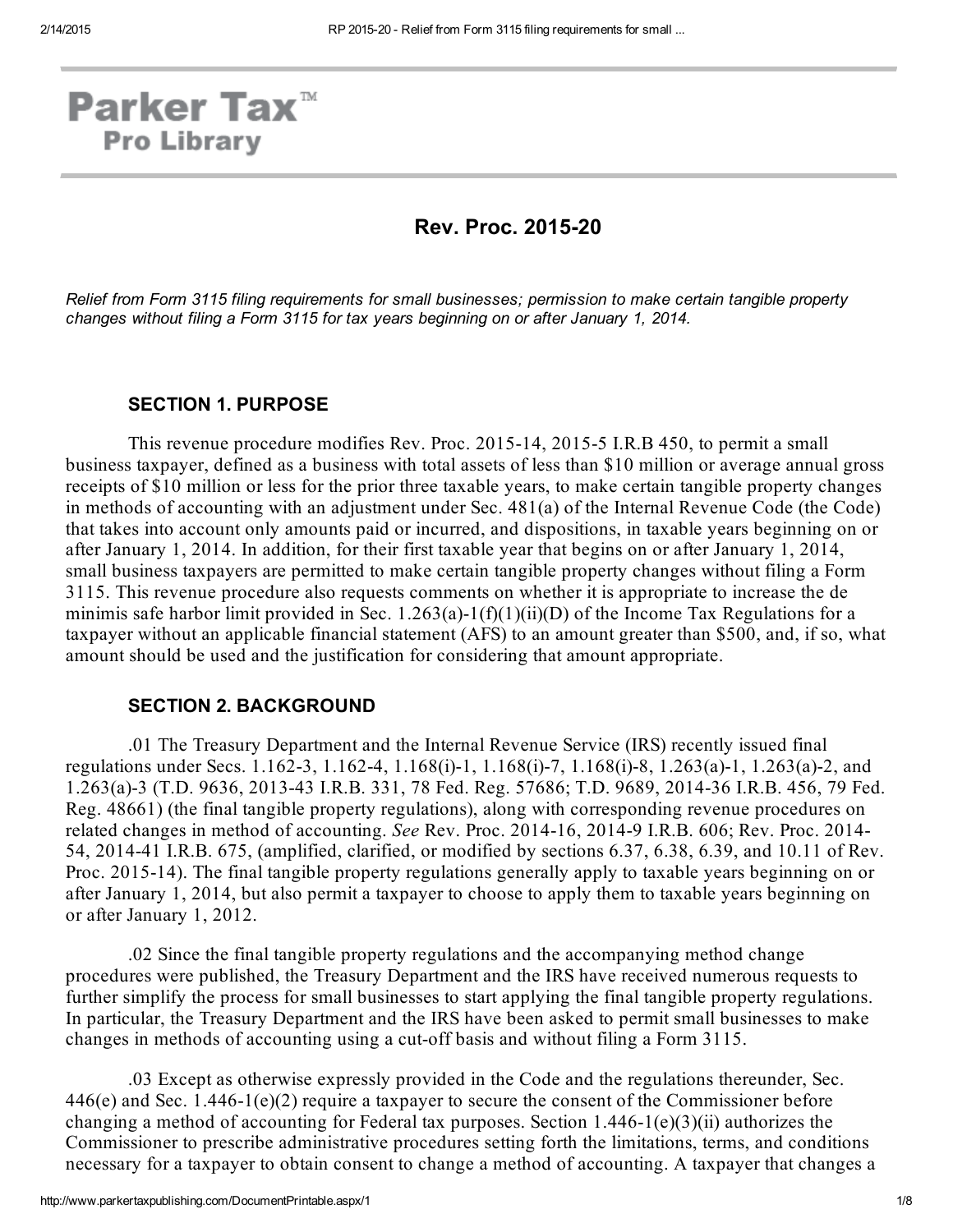method of accounting must apply the provisions of Sec. 481, which accounts for how the taxpayer treated the items being changed in prior years to avoid duplication of deductions or omission of income. To avoid duplication or omission, taxpayers must follow the rules of Sec. 446(e) and Sec. 481 when applying the final tangible property regulations.

.04 The final tangible property regulations and the method change procedures were issued following a lengthy development process that considered and addressed the prior concerns communicated by small businesses and their representatives. In particular, to simplify the transition to the final tangible property regulations, the Treasury Department and the IRS provided taxpayers with automatic consent to change their methods of accounting to utilize the final tangible property regulations and reduced filing requirements for small taxpayers. The final tangible property regulations also contain several simplifying provisions that are elective and prospective in application (for example, the election to apply the de minimis safe harbor in Sec.  $1.263(a)-1(f)$ ; the election to utilize the safe harbor for small taxpayers in Sec.  $1.263(a)-3(h)$ ; and the election to capitalize repair and maintenance costs in Sec.  $1.263(a)-3(n)$ ). These annual elections do not require a taxpayer to change its method of accounting.

.05 To further ease the administrative burden faced by small business taxpayers in prospectively applying the final tangible property regulations beginning in 2014, this revenue procedure modifies certain procedures provided in Rev. Proc. 2015-14 to permit small business taxpayers to make changes in methods of accounting with a Sec. 481(a) adjustment that takes into account only amounts paid or incurred, and dispositions, in taxable years beginning on or after January 1, 2014. This modification means that, effectively, small business taxpayers making these changes in method of accounting for the first taxable year that begins on or after January 1, 2014, may elect to make the change on a cutoff basis.

.06 While some small business taxpayers may choose to file a Form 3115 in order to retain a clear record of a change in method of accounting or to make permissible concurrent automatic changes on the same form, other small business taxpayers may prefer the administrative convenience of being able to comply with the final tangible property regulations in their first taxable year that begins on or after January 1, 2014, solely through the filing of a federal tax return. Accordingly, for the first taxable year that begins on or after January 1, 2014, small business taxpayers that choose to prospectively apply the tangible property regulations to amounts paid or incurred, and dispositions, in taxable years beginning on or after January 1, 2014, have the option of making certain tangible property changes in method of accounting on the federal tax return without including a separate Form 3115 or separate statement.

.07 Under section  $6.02$  of Rev. Proc. 2015-13, 2015-5 I.R.B. 419, ordinarily a taxpayer must submit a separate Form 3115 for each automatic change. In some cases, however, Rev. Proc. 2015-14 describes particular changes in method of accounting that a taxpayer is required or permitted to request on a single Form 3115 (concurrent changes). If, as provided by this revenue procedure, a taxpayer chooses to make certain tangible property changes in method of accounting on a federal tax return without filing a Form 3115, concurrent automatic changes, other than those specifically addressed in section 5 of this revenue procedure, are not permitted to be made without completing a Form 3115.

.08 A small business taxpayer choosing the option of calculating a Sec. 481(a) adjustment that takes into account only amounts paid or incurred, and dispositions, in taxable years beginning on or after January 1, 2014, does not receive audit protection under section 8.01 of Rev. Proc. 2015-13 (or any successor) for taxable years beginning prior to January 1, 2014.

.09 Section 5.02 of this revenue procedure provides small business taxpayers with the option of choosing to make a change to a tangible property method of accounting specified in Rev. Proc. 201514, section 10.11(3)(a), with a Sec. 481(a) adjustment that does not take into account amounts paid or incurred in taxable years beginning before January 1, 2014. If a small business taxpayer chooses to make a Sec. 481(a) adjustment that does not take into account amounts paid or incurred in taxable years beginning before January 1, 2014, then the taxpayer also must choose to make a Sec. 481(a) adjustment that does not take into account dispositions in taxable years beginning before January 1, 2014, for certain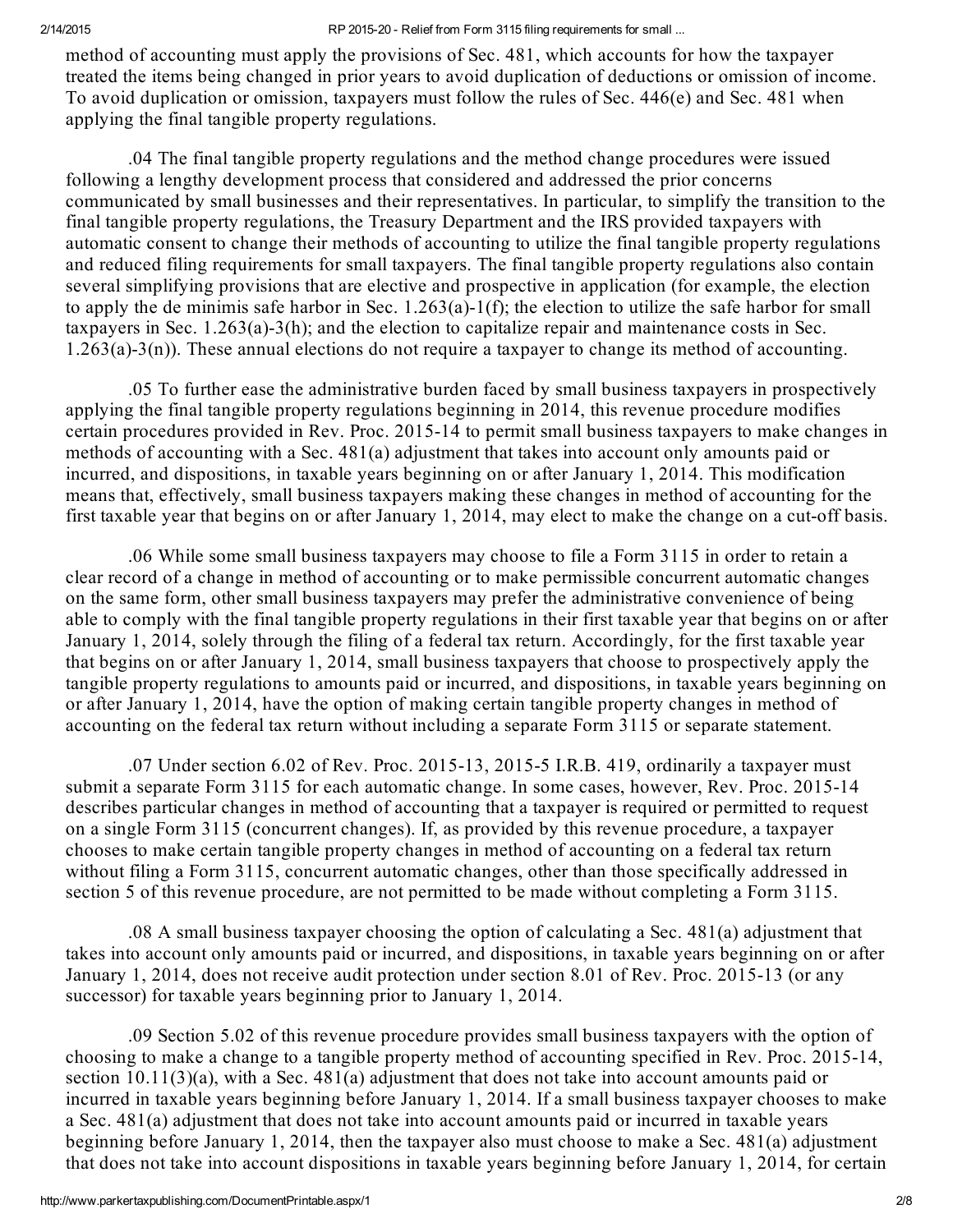changes made under sections 6.37, 6.38, and 6.39 of Rev. Proc. 2015-14. Because taxable years beginning before January 1, 2014, are not taken into account by a small business taxpayer choosing this option, audit protection as provided in section 8 of Rev. Proc. 201513 (or any successor) applies only to amounts subject to a change made under section  $10.11(3)(a)$  of Rev. Proc. 2015-14 that are paid or incurred (and dispositions subject to a change made under sections 6.37, 6.38, and 6.39 of Rev. Proc. 201514) in taxable years beginning on or after January 1, 2014.

.10 Sections 5.03 through 5.05 of this revenue procedure provide a similar option for dispositions, permitting small business taxpayers to choose to make certain tangible property disposition changes with a Sec. 481(a) adjustment that does not take into account dispositions in taxable years beginning before January 1, 2014. Specifically, sections 5.03 through 5.05 of this revenue procedure modify sections 6.37, 6.38, and 6.39 of Rev. Proc. 2015-14 and provide that if a small business taxpayer chooses to make a Sec. 481(a) adjustment that does not take into account dispositions in taxable years beginning before January 1, 2014, then the taxpayer must consistently apply this treatment to all dispositions (other than dispositions of assets in general asset accounts) covered by sections 6.37-6.39 of Rev. Proc. 2015-14. In addition, the taxpayer also must choose to make a Sec.  $481(a)$  adjustment that does not take into account amounts paid or incurred in taxable years beginning before January 1, 2014, for any change made under section  $10.11(3)(a)$  of Rev. Proc. 2015-14. Further, because taxable years beginning before January 1, 2014, are not taken into account by a taxpayer choosing this option, audit protection as provided in section 8 of Rev. Proc. 2015-13 (or any successor) applies only to dispositions subject to a change made under sections  $6.37, 6.38$ , and  $6.39$  of Rev. Proc. 2015-14 (and amounts subject to a change made under section  $10.11(3)(a)$  of Rev. Proc. 2015-14 that are paid or incurred) in taxable years beginning on or after January 1, 2014.

.11 For a small business taxpayer that chooses to make a tangible property disposition change that only takes into account dispositions in 2014 and succeeding taxable years, it is unnecessary and inappropriate to permit a late partial disposition election, which would permit partial dispositions for taxable years beginning prior to January 1, 2014. Accordingly, section 5.06 of this revenue procedure provides that the late partial disposition election in section 6.33 of Rev. Proc. 201514 is inapplicable to a small business taxpayer that, under the provisions of this revenue procedure, changed to a method of accounting and calculated a Sec. 481(a) adjustment that took into account only dispositions in taxable years beginning on or after January 1, 2014.

.12 Section 8 of this revenue procedure provides a transition rule for a taxpayer within the scope of this revenue procedure that has previously filed its federal tax return for its first taxable year beginning on or after January 1, 2014, permitting withdrawal of the filed Form 3115 through the filing of an amended return on or before the due date of the taxpayer's timely filed (including any extension) original federal income tax return for the requested year of change.

# SECTION 3. REQUEST FOR COMMENT ON DE MINIMIS SAFE HARBOR LIMIT

.01 Under Sec. 1.263(a)-1(f)(3)(iv), an amount paid for property to which a taxpayer properly applies the de minimis safe harbor is not treated as a capital expenditure or material or supply and may be deducted under Sec. 162, provided the amount otherwise constitutes an ordinary and necessary business expense. Under Sec. 1.263(a)-1(f)(1)(ii)(D), a taxpayer without an AFS may elect to apply the de minimis safe harbor if, among other things, the amount paid for the property subject to the de minimis safe harbor does not exceed \$500 per invoice (or per item as substantiated by the invoice) or other amount as identified in published guidance issued by the Treasury Department and the IRS.

.02 The de minimis safe harbor provided in the final tangible property regulations is intended as a new administrative convenience whereby taxpayers are permitted to deduct small dollar expenditures for the acquisition or production of new property or for the improvement of existing property, which otherwise must be capitalized under the Code. The de minimis safe harbor does not limit a taxpayer's ability to deduct otherwise deductible repair or maintenance costs that exceed the amount subject to the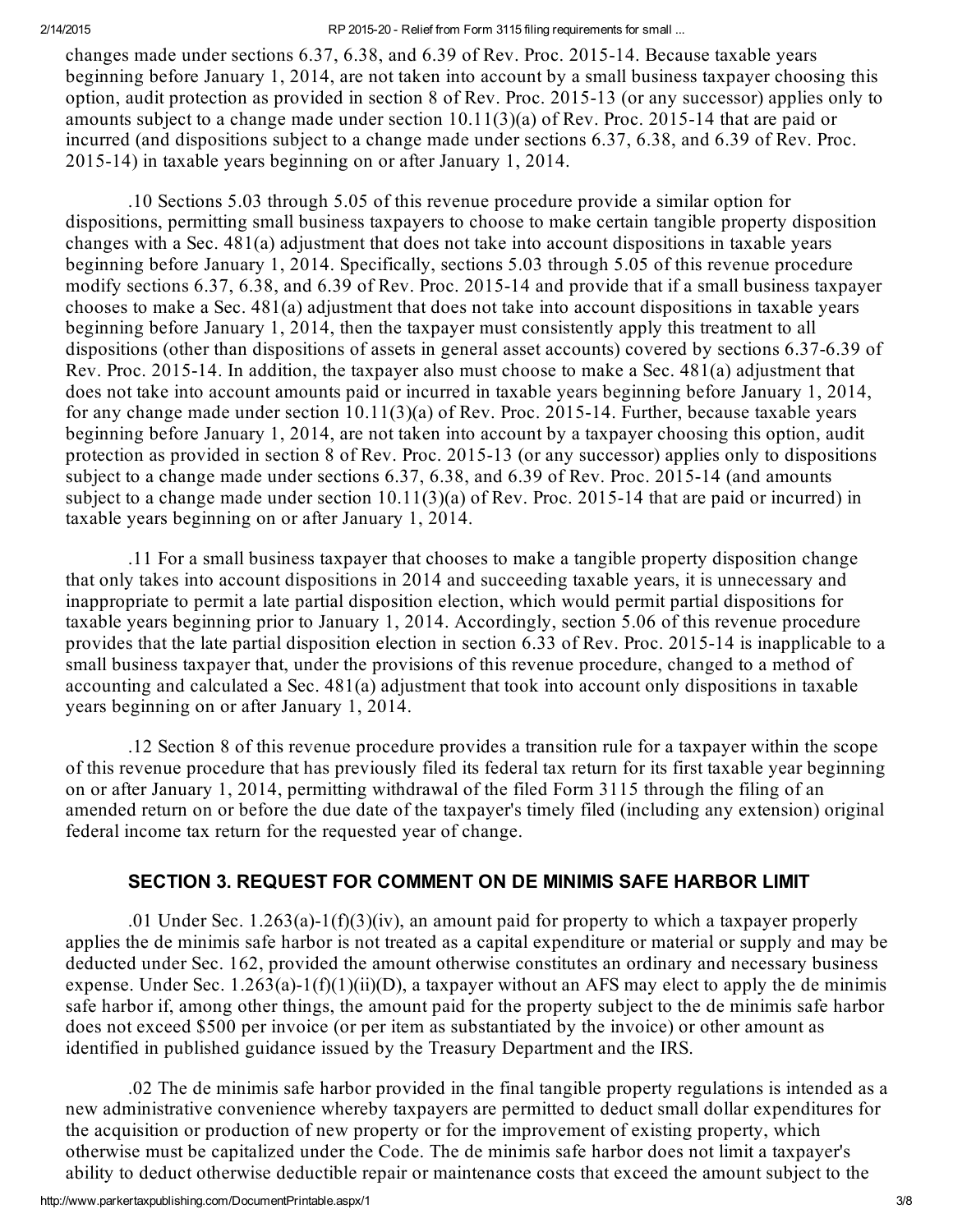safe harbor. The safe harbor merely establishes a minimum threshold below which all qualifying amounts are considered deductible. Consistent with longstanding law, a taxpayer may continue to deduct all otherwise deductible repair or maintenance costs, regardless of amount. In addition, the existence of the de minimis safe harbor does not mean that a taxpayer cannot establish a de minimis deduction threshold in excess of the safe harbor amount, provided the taxpayer can demonstrate that a higher threshold clearly reflects the taxpayer's income. In conjunction with section 179, which also allows small business taxpayers to immediately expense certain otherwise capital expenditures, the de minimis safe harbor provides significant tax simplification to small businesses.

.03 The Treasury Department and the IRS request written comments by April 21, 2015 on whether it is appropriate to increase the de minimis safe harbor limit provided in Sec.  $1.263(a)$ -1(f)(1)(ii) (D) for a taxpayer without an AFS to an amount greater than \$500, and, if so, what amount should be used and what is the justification for that amount. Comments should refer to Rev. Proc. 2015-20, and should be submitted to:

Internal Revenue Service

Attn: CC:PA:LPD:PR

(Rev. Proc. 2015-20), Room 5203

P. O. Box 7604

Ben Franklin Station

Washington, DC 20044

Comments also may be hand delivered Monday through Friday between the hours of 8 am and 4 pm to CC:PA:LPD:PR (Rev. Proc. 201520) Courier's Desk, Internal Revenue Service, 1111 Constitution Avenue, N.W. Washington, D.C. Alternatively, comments may be submitted electronically directly to the IRS via the following e-mail address:

Notice.Comments@irscounsel.treas.gov .

Please include "Rev. Proc. 2015-20" in the subject line of any electronic communication. All comments will be available for public inspection and copying.

# SECTION 4. SCOPE

.01 *Applicability*. This revenue procedure applies to a taxpayer with one or more separate and distinct trade(s) or business(es), within the meaning of Sec.  $1.446-1(d)$  that has--

(a) total assets of less than \$10 million as of the first day of the taxable year for which a change in method of accounting under the final tangible property regulations and corresponding procedures regarding related changes in method of accounting is effective; or

(b) average annual gross receipts of \$10 million or less for the prior three taxable years, as determined under Sec.  $1.263(a)-3(h)(3)$  (substituting "separate and distinct trade or business" for "taxpayer").

.02 *Inapplicability*. This revenue procedure does not apply to a taxpayer's separate and distinct trade or business if that trade or business does not meet one (or both) of the criteria in section 4.01(a) and (b) of this revenue procedure.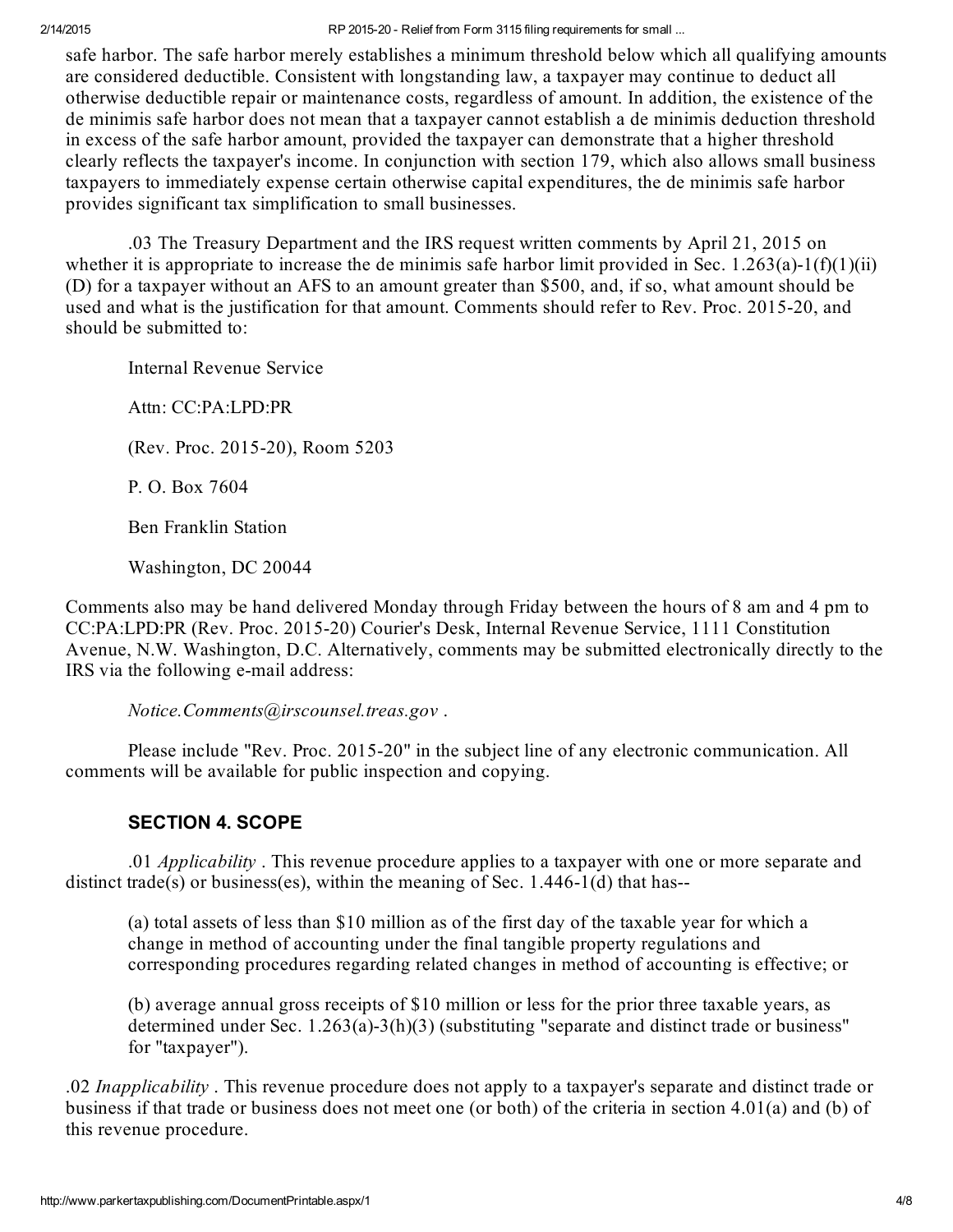#### SECTION 5. PROCEDURE

.01 A taxpayer with a separate and distinct trade or business that meets the applicability requirements of section 4.01 of this revenue procedure ("taxpayer") may change a method of accounting for that trade or business to an accounting method described in section 6.37(3)(a)(iv), (a)(v), (a)(vii), (a) (viii),  $6.38$ ,  $6.39$ , or  $10.11(3)(a)$  of Rev. Proc. 2015-14, as modified by this revenue procedure, with an adjustment under section Sec. 481(a) that takes into account only amounts paid or incurred, and dispositions, by that trade or business in taxable years beginning on or after January 1, 2014. If the taxpayer calculates the Sec. 481(a) adjustment in such manner for that applicable trade or business, the requirement in section 6.03(1) of Rev. Proc. 2015-13 (or any successor) to complete and file a Form 3115 for the applicable trade or business is waived for the taxpayer's first taxable year beginning on or after January 1, 2014, for a change in method of accounting made under section  $6.37(3)(a)(iv)$ ,  $(a)(v)$ ,  $(a)$ (vii), (a)(viii),  $6.38$ ,  $6.39$ , or  $10.11(3)$ (a) of Rev. Proc. 2015-14, as modified by this revenue procedure. Accordingly, the taxpayer is permitted to make these changes on its federal tax return for such taxable year without including a separate Form 3115 or separate statement for its applicable trades or businesses.

.02 Section 10.11 of Rev. Proc. 2015-14 is modified by adding a new paragraph  $(6)(b)(iii)$  to read as follows:

(iii) Small business exception . A taxpayer meeting the scope requirements of Rev. Proc. 2015-20, 2015-09 I.R.B. XX, and changing its method of accounting under this section 10.11(3)(a) may calculate a Sec. 481(a) adjustment as of the first day of the taxpayer's year of change that takes into account only amounts paid or incurred in taxable years beginning on or after January 1, 2014. However, a taxpayer using this option must also calculate the Sec. 481(a) adjustment as of the first day of the taxpayer's year of change that takes into account only dispositions in taxable years beginning on or after January 1, 2014, for any change made under section  $6.37(3)(a)(iv)$ ,  $(a)(v)$ ,  $(a)(vii)$ , or  $(a)(viii)$ , section 6.38, or section 6.39 of this revenue procedure. In addition, a taxpayer calculating a Sec. 481(a) adjustment under this paragraph  $(6)(b)(iii)$  that takes into account only amounts paid or incurred in taxable years beginning on or after January 1, 2014, does not receive audit protection under section 8.01 of Rev. Proc. 2015-13 for amounts subject to a change under this section 10.11(3)(a) that are paid or incurred in taxable years beginning before January 1, 2014. The requirement in section  $6.03(1)$  of Rev. Proc. 2015-13 to complete and file a Form 3115 is waived for a taxpayer's first taxable year that begins on or after January 1, 2014, for a change in method of accounting made under this section 10.11(3)(a) if the taxpayer calculates a Sec.  $481(a)$  adjustment under this paragraph  $(6)(b)(iii)$  that takes into account only amounts paid or incurred in taxable years beginning on or after January 1, 2014.

.03 Section 6.37 of Rev. Proc. 2015-14 is modified by adding a new paragraph  $(4)(f)$ :

http://www.parkertaxpublishing.com/DocumentPrintable.aspx/1 5/8 (f) A taxpayer meeting the scope requirements of Rev. Proc. 201520, I.R.B. 201509, and changing its method of accounting under this section 6.37(3)(a)(iv), (a)(v), (a)(vii), or (a)(viii) may calculate a Sec. 481(a) adjustment as of the first day of the taxpayer's year of change that takes into account only dispositions in taxable years beginning on or after January 1, 2014. However, a taxpayer using this option must also use sections 6.38(7)(b) and 6.39(6)(b) of this revenue procedure to calculate a Sec. 481(a) adjustment for any change made under section 6.38 or 6.39 of this revenue procedure and must use section 10.11(6)(b)(iii) of this revenue procedure to calculate a Sec. 481(a) adjustment for any change made under section 10.11(3)(a) of this revenue procedure. In addition, a taxpayer calculating a Sec. 481(a) adjustment under this paragraph (4)(f) that takes into account only dispositions in taxable years beginning on or after January 1, 2014, does not receive audit protection under section 8.01 of Rev. Proc. 2015-13 (or any successor) for dispositions subject to a change under this section 6.37(3)(a)(iv), (a)  $(v)$ , (a)(vii), or (a)(viii) in taxable years beginning before January 1, 2014. The requirement in section  $6.03(1)$  of Rev. Proc. 2015-13 (or any successor) to complete and file a Form 3115 is waived for a taxpayer's first taxable year that begins on or after January 1, 2014, for a change in method of accounting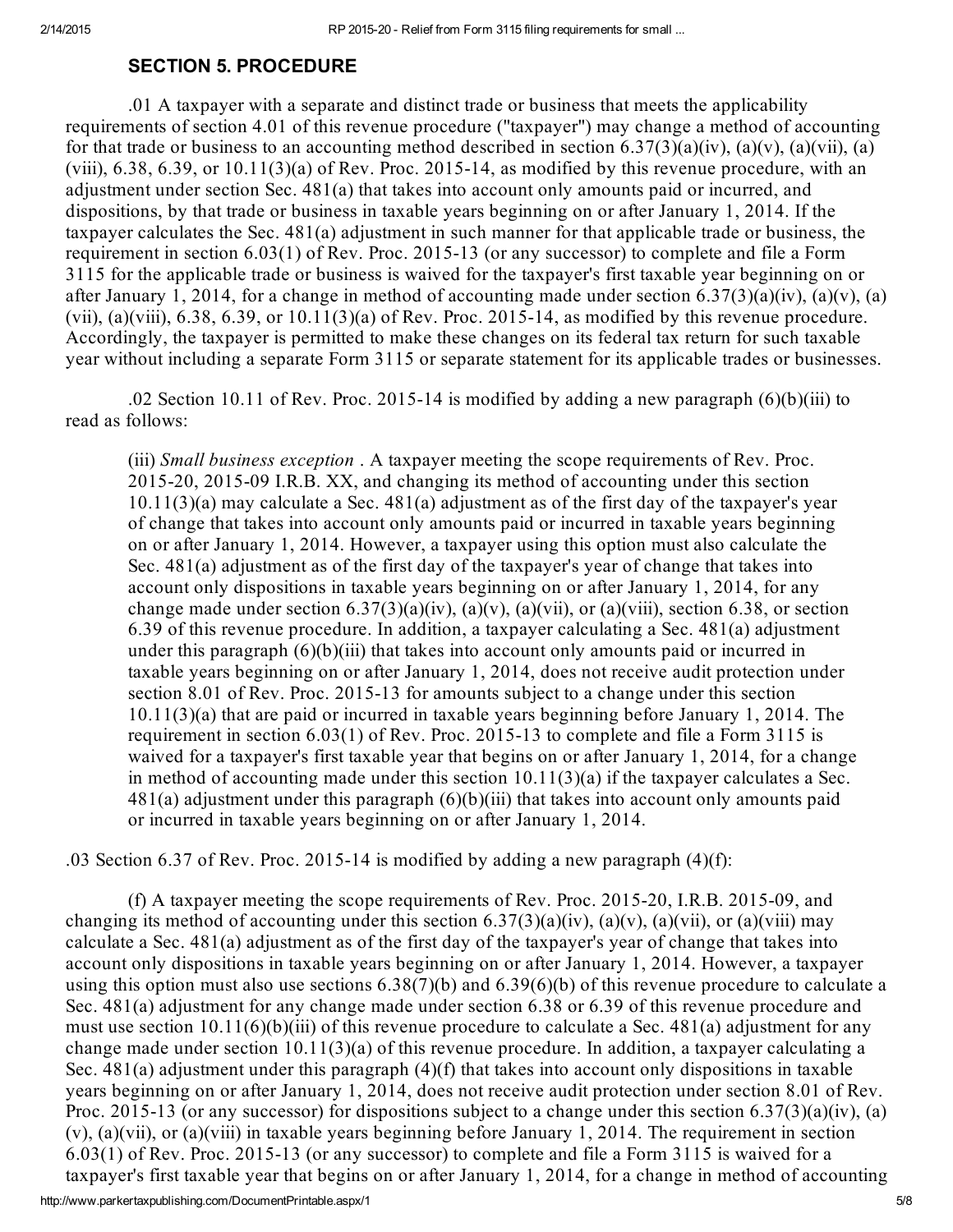made under this section  $6.37(3)(a)(iv)$ ,  $(a)(v)$ ,  $(a)(vii)$ , or  $(a)(viii)$  if the taxpayer calculates a Sec. 481(a) adjustment pursuant to this paragraph (4)(f) that takes into account only dispositions in taxable years beginning on or after January 1, 2014.

.04 Section 6.38 of Rev. Proc. 2015-14 is modified by replacing paragraph 7 (Section  $481(a)$ ) adjustment) with the following:

(7) Section  $481(a)$  adjustment.

(a) A taxpayer changing its method of accounting under this section 6.38 may use statistical sampling in determining the Sec. 481(a) adjustment by following the guidance provided in Rev. Proc. 2011-42, 2011-37 I.R.B. 318.

(b) A taxpayer meeting the scope requirements of Rev. Proc.  $2015-20$ ,  $2015-09$  I.R.B. XX, and changing its method of accounting under this section 6.38 may calculate a Sec. 481(a) adjustment as of the first day of the taxpayer's year of change that takes into account only dispositions in taxable years beginning on or after January 1, 2014. However, a taxpayer using this option must also use sections  $6.37(4)(f)$  and  $6.39(6)(b)$  of this revenue procedure to calculate a Sec. 481(a) adjustment for any change made under section  $6.37(3)(a)(iv)$ , (a) (v), (a)(vii), or (a)(viii) or section 6.39 of this revenue procedure and must use section  $10.11(6)(b)(iii)$  of this revenue procedure to calculate a Sec. 481(a) adjustment for any change made under section  $10.11(3)(a)$  of this revenue procedure. In addition, a taxpayer calculating a Sec.  $481(a)$  adjustment under this paragraph  $(7)(b)$  that takes into account only dispositions in taxable years beginning on or after January 1, 2014, does not receive audit protection under section 8.01 of Rev. Proc. 2015-13 for dispositions subject to a change under this section  $6.38$  in taxable years beginning before January 1, 2014. The requirement in section  $6.03(1)$  of Rev. Proc. 2015-13 to complete and file a Form 3115 is waived for a taxpayer's first taxable year that begins on or after January 1, 2014, for a change in method of accounting made under this section 6.38 if the taxpayer calculates a Sec. 481(a) adjustment pursuant to this paragraph (7)(b) that takes into account only dispositions in taxable years beginning on or after January 1, 2014.

.05 Section 6.39 of Rev. Proc. 201514 is modified by replacing paragraph 6 (Section 481(a) adjustment) with the following:

(6) Section  $481(a)$  adjustment.

(a) A taxpayer changing its method of accounting under this section 6.39 may use statistical sampling in determining the Sec. 481(a) adjustment by following the guidance provided in Rev. Proc. 2011-42, 2011-37 I.R.B. 318.

(b) A taxpayer meeting the scope requirements of Rev. Proc.  $2015-20$ ,  $2015-09$  I.R.B. XX, and changing its method of accounting under this section 6.39 may calculate a Sec. 481(a) adjustment as of the first day of the taxpayer's year of change that takes into account only dispositions in taxable years beginning on or after January 1, 2014. However, a taxpayer using this option also must use sections  $6.37(4)(f)$  and  $6.38(7)(b)$  of this revenue procedure to calculate a Sec. 481(a) adjustment for any change made under section  $6.37(3)(a)(iv)$ , (a) (v), (a)(vii), or (a)(viii) or section 6.38 of this revenue procedure and must use section  $10.11(6)(b)(iii)$  of this revenue procedure to calculate a Sec. 481(a) adjustment for any change made under section  $10.11(3)(a)$  of this revenue procedure. In addition, a taxpayer calculating a Sec.  $481(a)$  adjustment pursuant to this paragraph  $(6)(b)$  that takes into account only dispositions in taxable years beginning on or after January 1, 2014, does not receive audit protection under section 8.01 of Rev. Proc. 2015-13 for dispositions subject to a change under this section 6.39 in taxable years beginning prior to January 1, 2014. The requirement